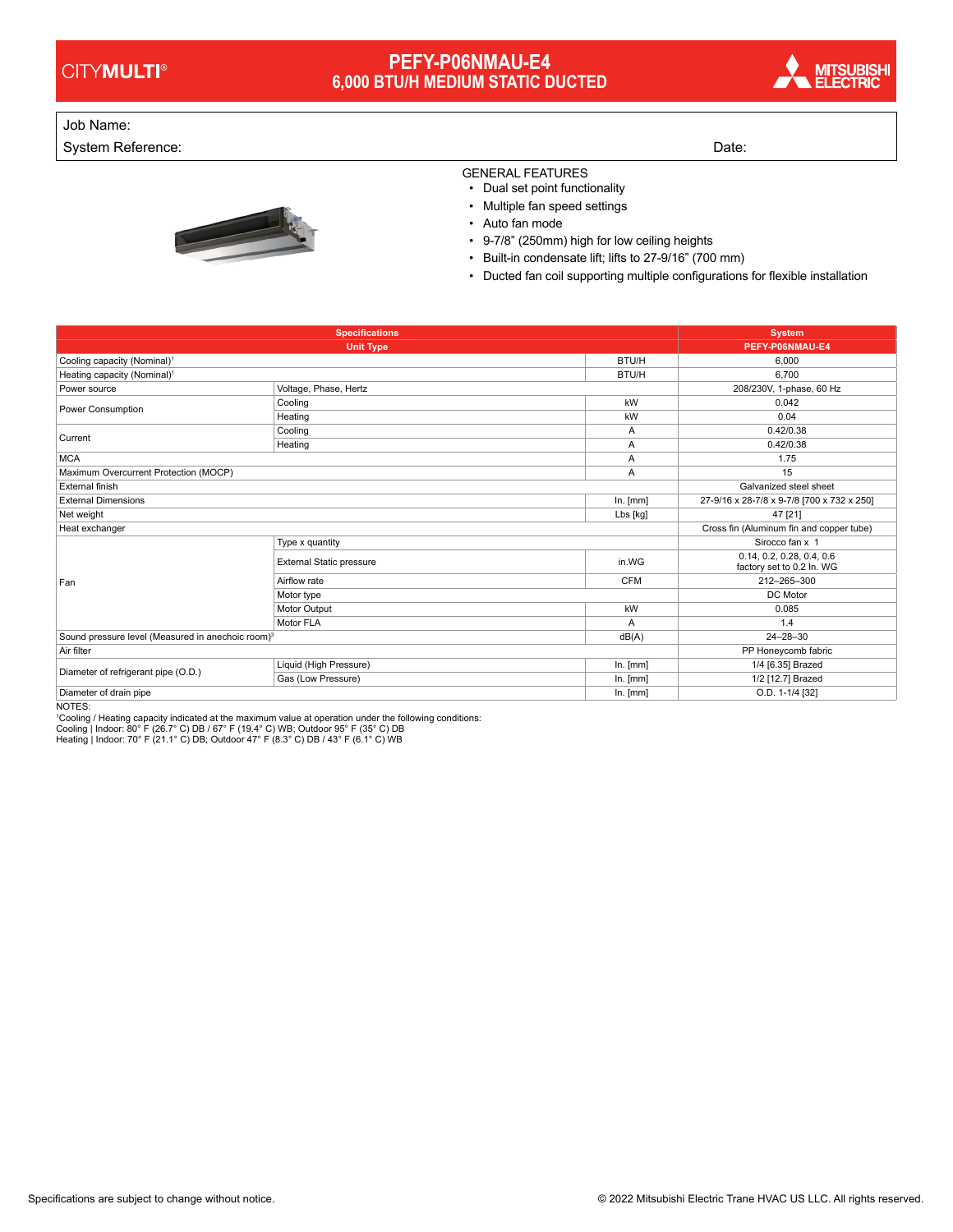## **INDOOR UNIT ACCESSORIES: PEFY-P06NMAU-E4**

| Control Interface              | 3-Pin Connector                                                                             | D PAC-715AD         |
|--------------------------------|---------------------------------------------------------------------------------------------|---------------------|
|                                | BACnet <sup>®</sup> and Modbus <sup>®</sup> Interface                                       | D PAC-UKPRC001-CN-1 |
|                                | CN24 Relay Kit                                                                              | CN24RELAY-KIT-CM3   |
|                                | Connector and wire for Operation status/error using CN51                                    | D PAC-725AD         |
|                                | <b>IT Extender</b>                                                                          | D PAC-WHS01IE-E     |
|                                | kumo station <sup>®</sup> for kumo cloud <sup>®</sup>                                       | D PAC-WHS01HC-E     |
|                                | Thermostat Interface                                                                        | D PAC-US444CN-1     |
|                                | Wireless Interface for kumo cloud®                                                          | D PAC-USWHS002-WF-2 |
| Remote Sensor                  | Flush Mount Temperature Sensor                                                              | D PAC-USSEN001-FM-1 |
|                                | Remote Temperature Sensor                                                                   | D PAC-SE41TS-E      |
|                                | Wireless temperature and humitity sensor for kumo cloud®                                    | D PAC-USWHS003-TH-1 |
| <b>Terminal Signal Adapter</b> | <b>Terminal Signal Adapter</b>                                                              | D PAC-IT51AD-E      |
| Wired Remote Controller        | Deluxe Wired MA Remote Controller <sup>t</sup>                                              | D PAR-40MAAU        |
|                                | Simple MA Remote Controller <sup>t</sup>                                                    | D PAC-YT53CRAU-J    |
|                                | Smart ME Remote Controller - Backlit touchscreen                                            | D PAR-U01MEDU-K     |
|                                | Touch MA Controller <sup>†</sup>                                                            | D PAR-CT01MAU-SB    |
| Wireless Remote Controller     | kumo touch™ RedLINK™ Wireless Controller                                                    | $\Box$ MHK2         |
|                                | Wireless MA Controller Receiver                                                             | D PAR-FA32MA-W      |
|                                | Wireless MA Remote Controller                                                               | □ PAR-FL32MA-E      |
| Condensate                     | Blue Diamond (Advanced) Mini Condensate Pump w/ Reservoir & Sensor (208/230V) [recommended] | □ X87-721           |
|                                | Blue Diamond (MicroBlue) Mini Condensate Pump (110/208/230V) up to 18,000 BTU/H             | □ X86-003           |
|                                | Blue Diamond MultiTank - collection tank for use with multiple pumps                        | $\Box$ C21-014      |
|                                | Blue Diamond Sensor Extension Cable - 15 Ft.                                                | □ C13-103           |
|                                | Sauermann Condensate Pump                                                                   | □ SI30-230          |
| Filter                         | Filter Box with MERV 13 Filter                                                              | $\Box$ FBM2-1-A     |